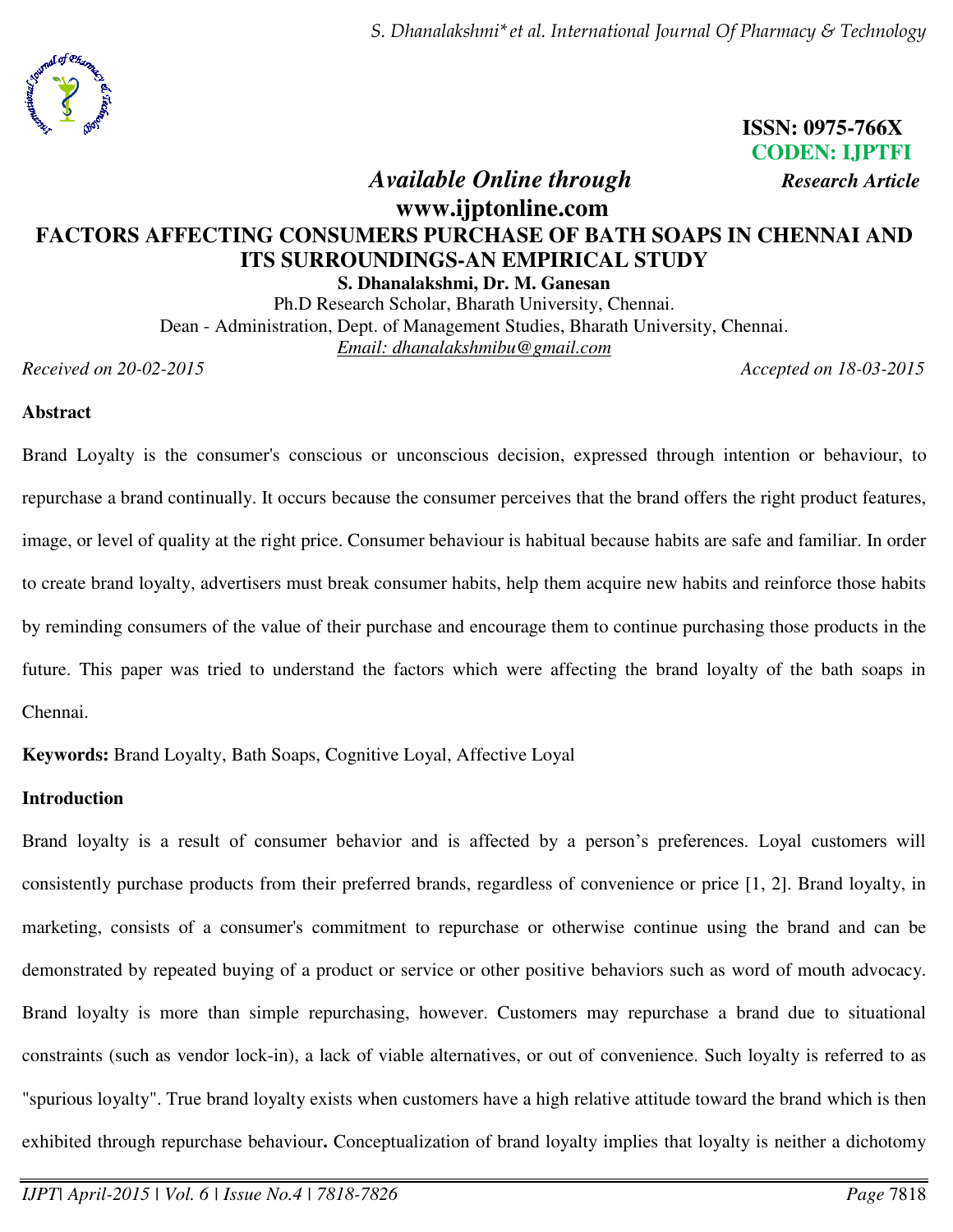(loyalty and no loyalty), nor multi-category typology (e.g., low, spurious, latent, and high loyalty), but a sequence or continuum. In this case, loyalty formulation commences with cognitive loyalty, followed by affective loyalty, to conative loyalty or intention loyalty and finally the actual purchase (action loyalty or behavioural loyalty).

#### **Cognitive Loyalty**

Conceptually, cognitive loyalty is based on the cognition dimension of attitude. Cognition simply refers to consumer's belief and knowledge about a phenomena [3]. As cognition is based on beliefs and knowledge; cognitive loyalty is loyalty based on brand knowledge and belief that the brand is preferable to its competitors (Harris & Goode, 2004; Oliver, 1999). At this loyalty stage, a brand will come first in a loyal consumer's mind when questions of what to buy or where to go arise (Gremler & Brown, 1998). In other words, the brand is the customer's primary option or first choice among alternatives

#### **Affective Loyalty**

Affective loyalty is a favourable attitude or liking based on satisfied usage" (Harris & Goode, 2004, p. 141). Oliver (1999) insisted that this loyalty is grounded on the affect concept of attitude. Affective corresponds to a consumers'overall evaluation of the brand (Assael et al., 2007) and contains some involvement, liking, and caring (Oliver, 1997). In a similar vein, Back and Parks (2003) asserted that affect refers to feelings, moods, or emotional responses that can be measured by collecting verbal reports or by psychological responses. This liking'a product or service is the result of satisfaction of consumption of product or service over time. Liking'will eventually create commitment toward the product or service which is called affective loyalty and is encoded in the consumer's mind as a result of cognition and affect (Oliver, 1997, 1999).

#### **Conative Loyalty**

Oliver (1997) stated that conation implies a brand-specific commitment to repurchase. While Assael et al. (2007) defined conation as a consumer's tendency to act toward an object generally measured in terms of intention to buy. Conative loyalty, also known as behavioral intention or loyalty intention (Johnson et al., 2006), is *a loyalty state that contains what, at first, appears to be the deeply held commitment to buy* (Oliver, 1999, p. 35). The commitment to buying a product or service is influenced by repeated episodes of positive affect toward the brand. Jacoby and Chestnut (1978) insisted that commitment restricts customer in no uncertain choice direction towards a particular brand's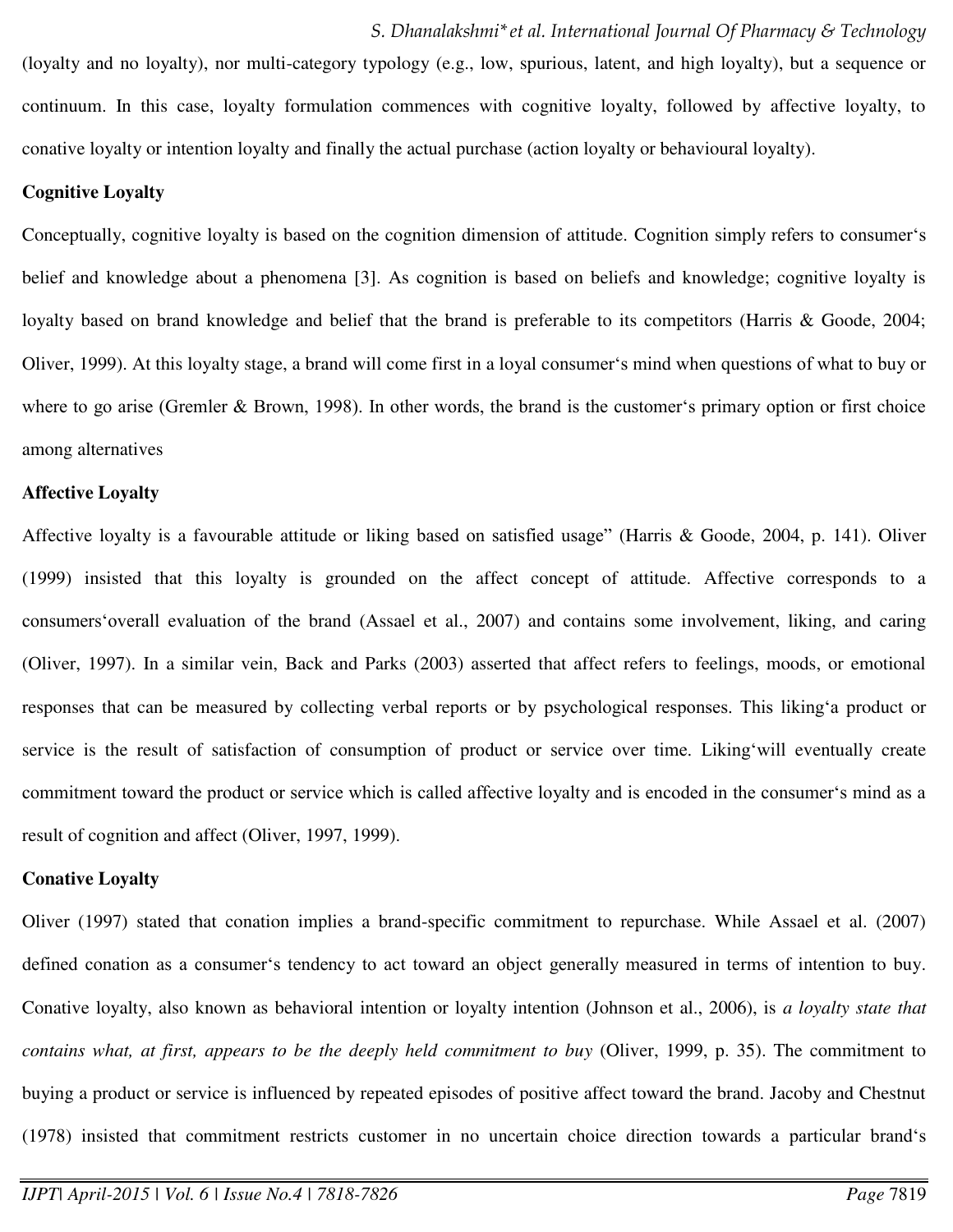warranting for repeat purchase. Consequently, having committed consumers is important for any business as they tend to resist persuasion from other providers (Pritchard et al., 1999).

#### **Toilet (Bath) Soaps- An Introduction**

Toilet soap is an important day to day basic requirement of any consumer [4, 5]. It is considered as cleansing and beautifying products which is usually used for cleansing one's body. The toilet soaps market is dominated by several, leading national and global brands and a large number of small brands.. The accepted and quality brands are Hamam, Lux, Power, Dove, Rexona, Medimix, Cinthol, Pears, Mysore sandal, and Lifebouy. The existence of different brands made the consumers difficult to differentiate each brand from other. It is, therefore, very important to find out the impact of brand loyalty and advertisement lure the consumers. The toilet soap market is fragmented and highly competitive in nature.

#### **Review of Literature**

Loyalty is defined as a customer who repurchases from the same service provider whenever possible, and who continues to recommend or maintains a positive attitude towards the service provider (Bloemer et al., 1999, Gremler and Brown 1999, Shoemaker and Lewis 1999, Kandampully and Suhartanto 2000). Customers may be loyal due to high switching barriers or lack of real alternatives. Customers may also be loyal because they are satisfied and thus want to continue the relationship. History has proven that most barriers to exit are limited with regard to durability; companies tend to consider customer satisfaction the only viable strategy in order to keep existing customers [7]. Several authors have found a positive correlation between customer satisfaction and loyalty (Bearden, Teel et al. 1980; Bolton and Drew 1991; Fornell 1992; Anderson and Sullivan 1993).

Customer loyalty is a buyer's overall attachment or deep commitment to a product, service, brand, or organization (Oliver, 1999). Oliver, (1999) defines loyalty as a deeply held commitment to re-buy product/service consistently in the future, thereby causing repetitive same brand or same-brand set purchasing [8]. From all previous studies about customer loyalty and the factors that affecting on it such as service quality, switching barriers, and brand image, all researchers gave several definitions of customer loyalty, each definition expect type of product or service, but there are some things are similarity between their definitions as, repeatedly purchase a goods or service over time; and hold favorable attitudes towards a goods or service, or towards the company supplying the goods or service [9].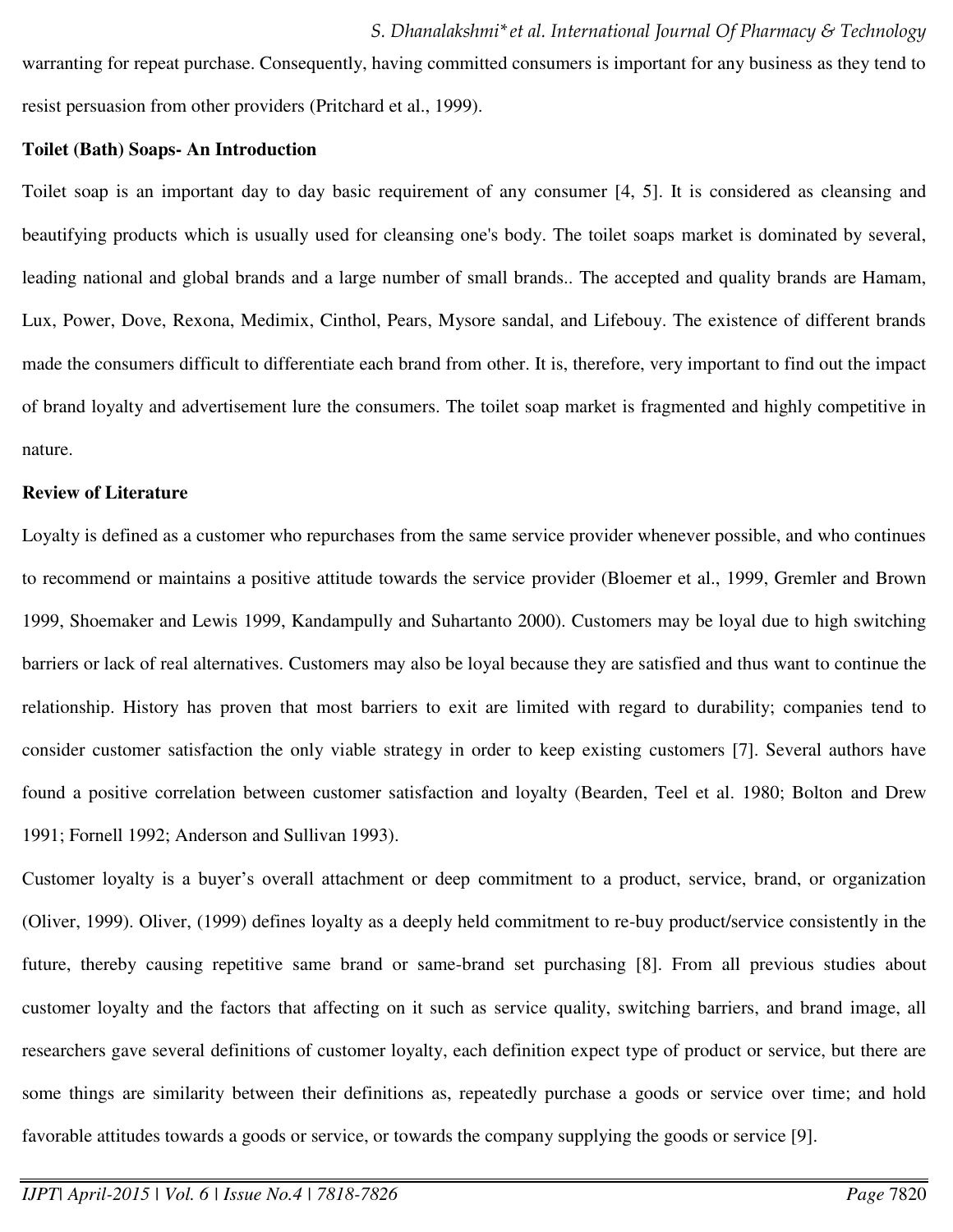But the deference between their definitions are the factors that affecting on customer loyalty for example the factors that affecting on loyalty to cars are deferent the factors that affecting on loyalty on mobile phone or any product that consume it daily, monthly or yearly, as mentioned by (Jun and Bin, 2005).

The customer loyalty is characterized by repurchasing and not transferring by the fluctuation of the market. There are many factors that affect the customer loyalty. In the telecommunication industry, according to opinions of the experts and literatures previous studies, the effects of customer loyalty can be assessed in these aspects: service quality, switching barriers, and brand image "the customers' switching cost requirement, quality requirement and service requirement for the telecommunication business" (LI Li, 2005). Oliver (1999) proposes that eventual customer loyalty is a role of perceived product superiority, personal fortitude, social bonding, and their synergistic effects. Further analysis of Oliver's discussion tend to suggest not that loyalty is commitment, but that loyalty is an aspect of commitment called attitudinal or emotional component of commitment (Meyer and Allen, 1991, 1997; Meyer et al., 1993; Ogba, 2008).

A brand's image often influences a customer's expectations and consequently satisfaction with a product or service. Brand image pertains to the perception or mental picture a customer holds of a brand and is formed through his/her response, whether reasoned or emotional, an organization's image is an important variable that positively influences marketing activities. Image is considered to have the ability to influence customers' perception of the goods and services offered [10, 11]. Thus, image will have an impact on customers' buying behavior. The objective is to arouse a positive affective response to the brand in the customers, such that they buy brands for their physical attributes and functions, and their symbolic meanings associated with the brand, product or service. During its formation, the customer's experiences, feelings and trust will influence the image. Corporate image is related to the physical and behavioral attributes of the firm, such as business name, architecture, variety of products/services, and to the impression of quality communicated by each person interacting with the firm's clients [12].

#### **Objectives of the Study**

- 1. To study the brand loyalty among the consumers towards bath soap.
- 2. To find out the factors which affect the brand loyalty of consumers for bath soap?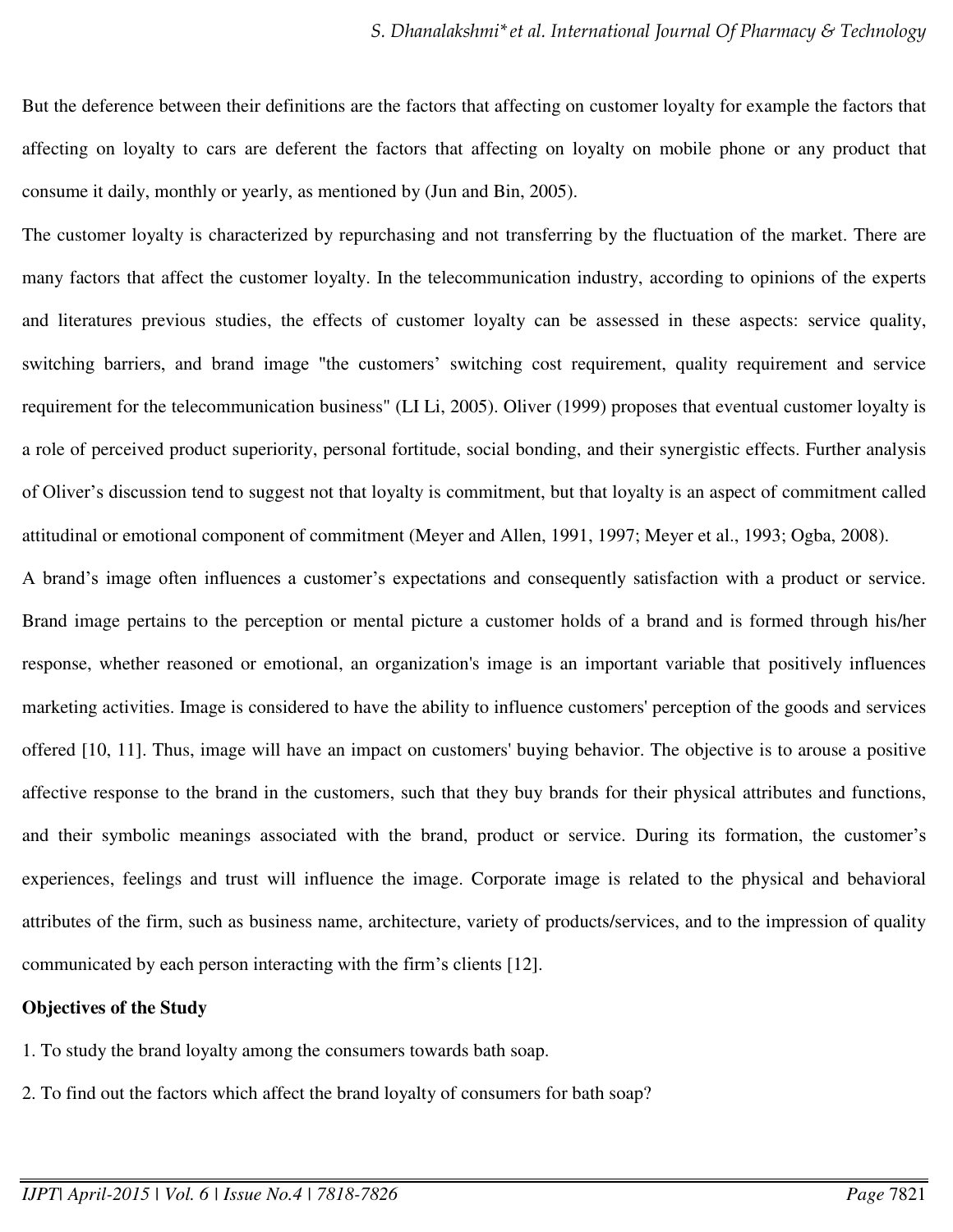## **Method of data collection**

**Primary data:** The study is based on both primary and secondary data [13]. The primary data were collected by distributing interview schedule to the users of bath soap in Mugapair area in Chennai City.

### **Secondary data**

The secondary data has been collected from the various journals, magazines connected with toilet soap [14].

**Sample Size**: The sample size of 430 respondents was selected from the respondents of Chennai.

# **Sampling Technique**

The study has been undertaken by survey method, the data is collected with the help of convenient sampling method

from the household in Mugapair [15].

# **Analysis**

# **Table: 1 Shows the Multiple Regression Tests of Factors Affecting the Customer.**

|         | R Square |      | Adjusted R Square   Std. Error of the Estimate |
|---------|----------|------|------------------------------------------------|
| .267(a) |          | .)58 | 5.80850                                        |

The above table displays are R,  $R^2$ , adjusted  $R^2$  and standard error **ANOVA (b)**

|            | Sum of<br>Squares | df  | Mean Square | F     | Sig.    |  |
|------------|-------------------|-----|-------------|-------|---------|--|
| Regression | 1092.719          |     | 182.120     |       |         |  |
| Residual   | 14271.467         | 423 | 33.739      | 5.398 | .000(a) |  |
| Total      | 15364.186         | 429 |             |       |         |  |

**(b) Dependent Variable:** Brand loyalty

| <b>Financial Activities</b> | Un standardized<br>Coefficients |               | Standardized<br>Coefficients |          |          |  |
|-----------------------------|---------------------------------|---------------|------------------------------|----------|----------|--|
|                             | B                               | Std.<br>Error | <b>B</b> eta                 | t        | Sig.     |  |
| (Constant)                  | 29.436                          | 2.573         |                              | 11.442   | .000     |  |
| Quality of the soap         | .649                            | .243          | .132                         | 2.674    | $.008**$ |  |
| Product design and style    | $-.434$                         | .280          | $-.085$                      | $-1.548$ | .122     |  |
| <b>Attractive flavours</b>  | $-.117$                         | .261          | $-.024$                      | $-.447$  | .655     |  |
| Price                       | .282                            | .158          | .085                         | 1.779    | .076     |  |
| Promotion offer             | $-.059$                         | .066          | $-.042$                      | $-.886$  | .376     |  |
| <b>Brand</b> trust          | .397                            | .089          | .212                         | 4.485    | $.000**$ |  |

**Source:** Computed Primary Data \*\* Significant at 1 percent level

a) Dependent Variable: Brand loyalty

 $\hat{Y} = 29.43 + (.132)x_1 + (.085)x_2 + .(.024)x_3 + (0.085)x_4 + (.0.042)x_5 + (.212)x_6$ 

Where  $\hat{y}$  is the estimated factors that influencing the brand loyalty for bath soaps.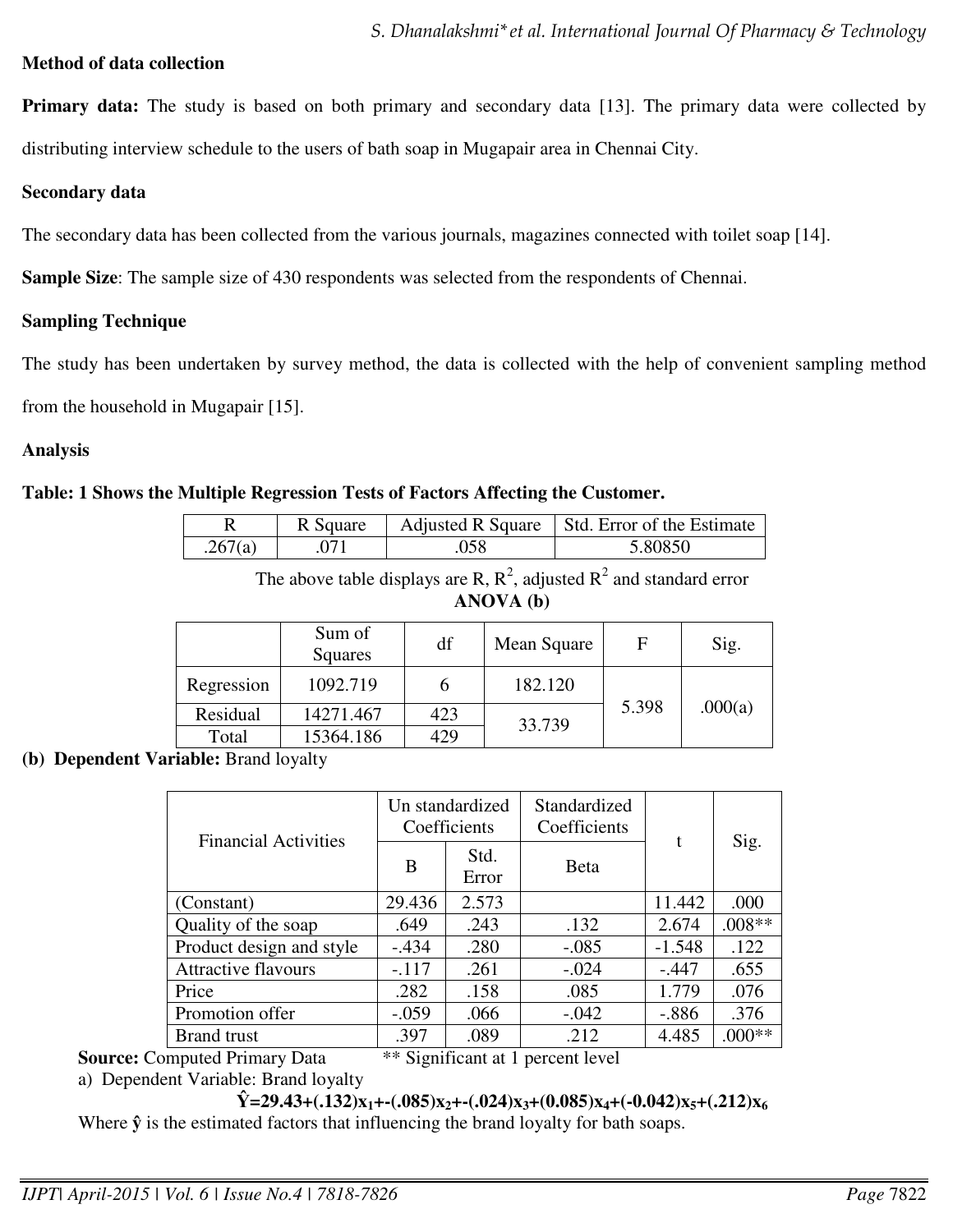The above equation shows the overall brand loyalty predicted by the influencing variables. The result of the t test reveals that the calculated significance of the partial regression co-efficient 2.674 and 4.485 are valid at 1 percent level respectively. The multiple R found to be 0.267 which reveals that there exists a relationship of 26.7 percent brand loyalty related to its relevant factors. The R square value of 0.071 confirms that the bath soap variables explain only 7.1 percent of variation in the brand loyalty. The f-test shows that the explained variation was highly significant at 1 percent level. From the above co-efficient table, it has been concluded that quality of the soap (2.674) and brand trust of the soaps (4.485) are highly influenced to the brand loyalty of the bath soaps [16, 17].

## **Fig.1 Brand Loyalty Model.**



Regression Weights: (Group number 1 - Default model)

|                                          | Estimate S.E. C.R. P Label |                                 |  |
|------------------------------------------|----------------------------|---------------------------------|--|
| Purchase decision <--- Cognitive loyalty |                            | $.260$ $.069$ $3.751$ ***       |  |
| Purchase decision <--- Affective loyalty |                            | $-.184$ $.073$ $-.2.529$ $.011$ |  |
| Purchase decision <--- Conative loyalty  |                            | $-.017$ $.067$ $-.246$ $.806$   |  |
| Brand loyalty <--- Purchase decision     |                            | .168 .076 2.217 .027            |  |

# **Standardized Regression Weights: (Group number 1 - Default model)**

|                                          |                        | Estimate |
|------------------------------------------|------------------------|----------|
| Purchase decision <--- Cognitive loyalty |                        | .192     |
| Purchase decision <--- Affective loyalty |                        | $-.132$  |
| Purchase decision <--- Conative loyalty  |                        | $-.012$  |
| <b>Brand loyalty</b>                     | <--- Purchase decision | .106     |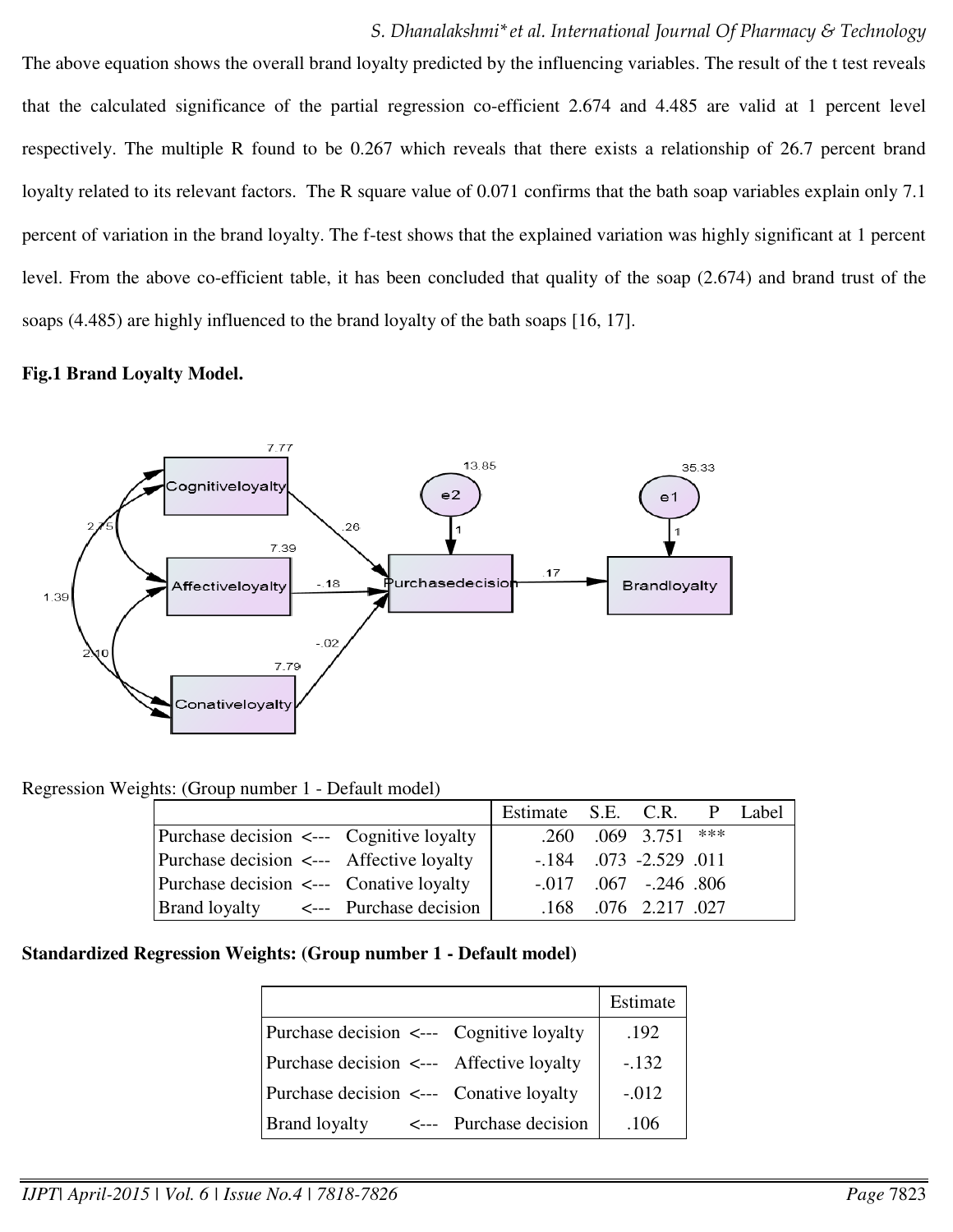# **Correlations: (Group number 1 - Default model)**

|                                                   | Estimate |
|---------------------------------------------------|----------|
| Affective loyalty $\leftarrow$ > Conative loyalty | .277     |
| $\cosh$ Cognitive loyalty <--> Affective loyalty  | .363     |
| Cognitive loyalty <--> Conative loyalty           | .179     |

Cognitive loyalty is influencing the purchase decision of the respondent towards the bath soaps, it significant at 1 percent level. Whereas affective loyalty also shows with 5 percent significant level in the purchase decision of the respondents. But conative loyalty, conation implies a brand-specific commitment to repurchase was not significant at 5 percent and 1 percent level. Purchase decision may induce the brand loyalty (P value: 0.027) [18].

## **Findings and recommendation**

Quality and brand trust of the soap can induce to purchase intention. Other factors like style, design and flavor of the soaps are not that much influenced. Likewise affective and cognitive mode of loyalties are induced the purchase decision, but the conation loyal not influenced on the same [19. The bath soap branders make an effect of affective and cognitive mode of affection among customers towards their bath soap brand [20, 21].

# **Conclusion**

Consumer preference is one of the important factors of marketing; FMCG companies must find out consumers want and then translate these desires in to meaningful technical language. Knowledge of buying behavior of different market segments help marketers to identify buyer who support the company. In toilet soap market generally buyers are of low or reasonable price minded, expecting free gifts, quality and modification, the company should take up some changes in their product to cover more market area and attract more customers and to complete their competitors. FMCG companies should concentrate their innovative strategies and distribution channels to attract the new customers and retain the existing customers [22].

### **References**

- 1. Amreek Singh, et al., Factors Affecting Buying Behaviour of Rural Consumers, International Journal of Management and Social Sciences Research, Volume 3, No. 8, August 2014.
- 2. Dr.Vibhuti, et al., A Case Study on Consumer Buying Behavior towards Selected FMCG Products, International Journal of scientific research and management, Volume 2, Issue 8, Pages 1168-1182, 2014.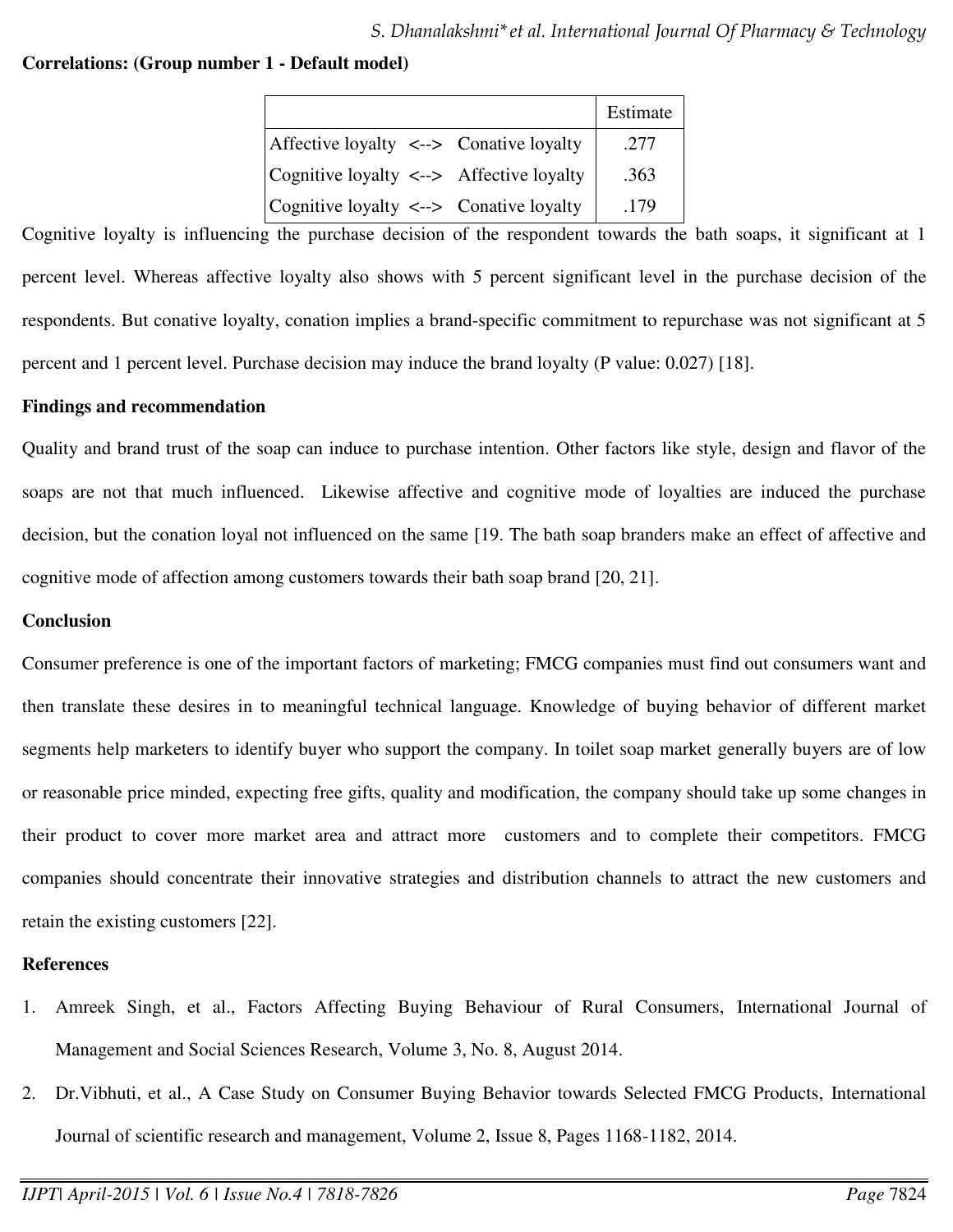- 3. Khaled Mahmud, et al., Factors Influencing the Extent of Brand Loyalty of Toilet Soap Users in Bangladesh: A Case Study on Dhaka City, Global Journal of Management and Business Research, Volume 12, Issue 15, Version 1.0, Year 2012.
- 4. Dr. S. BHUVANESWARI, A study on factors influencing the brand loyalty of bath soap users in Erode, Namex International Journal of Management Research, Vol. 2, Issue No. 2, July – December 2012.
- 5. Reddy Praneeth Karnam, et al., Consumer behavior of rural women towards bathing soaps: A study of villages in Irala mandal, Chittoor dist., Andhra Pradesh, Sai Om Journal of Commerce & Management, Volume 1, Issue 2 (February, 2014)
- 6. Mr.Ankit Katiyar, et al., An empirical study of Indian consumer buying behavior of FMCG products (with special reference of bathing soap), International Journal of Management and Commerce Innovations , Vol. 2, Issue 1, pp: (211-217), September 2014.
- 7. Anderson, E. and M. Sullivan (1993). "The Antecedents and Consequences of Customer Satisfaction for Firms." Marketing Science **12**(2 (Spring)): 125-143.
- 8. Bearden, W., J. Teel, et al. (1980). A Path Model of Consumer Complaint Behavior. Marketing in the 80´s. R. B. e. al.
- 9. Bloemer, J. (1999). Linking perceived service quality and service loyalty: a multi-dimensional perspective. European Journal of Marketing, 33(11, 12), 1082-1106.
- 10. Bloemer, J., de Ruyter, K., & Wetzels, M. (1999). Linking perceived service quality and service loyalty: A multidimensional perspective. European Journal of Marketing, 33(11/12), 1082–1106.
- 11. Bolton, R. N., & Drew, J. H. (1991a). A longitudinal analysis of the impact of service changes on customer attitudes. Journal of Marketing, 55 (1), 1-9.
- 12. Bolton, R. N., & Drew, J. H. (1991b). A multi-stage model of customers' assessments of service quality Linking Customer Satisfaction and value. Journal of Consumer Research, 17, 375- 84.
- 13. Dick, Alan S. and KunalBasu (1994), "Customer Loyalty: Toward an Integrated Conceptual Framework," Journal of the Academy of Marketing Science, 22 (2), 99-113.